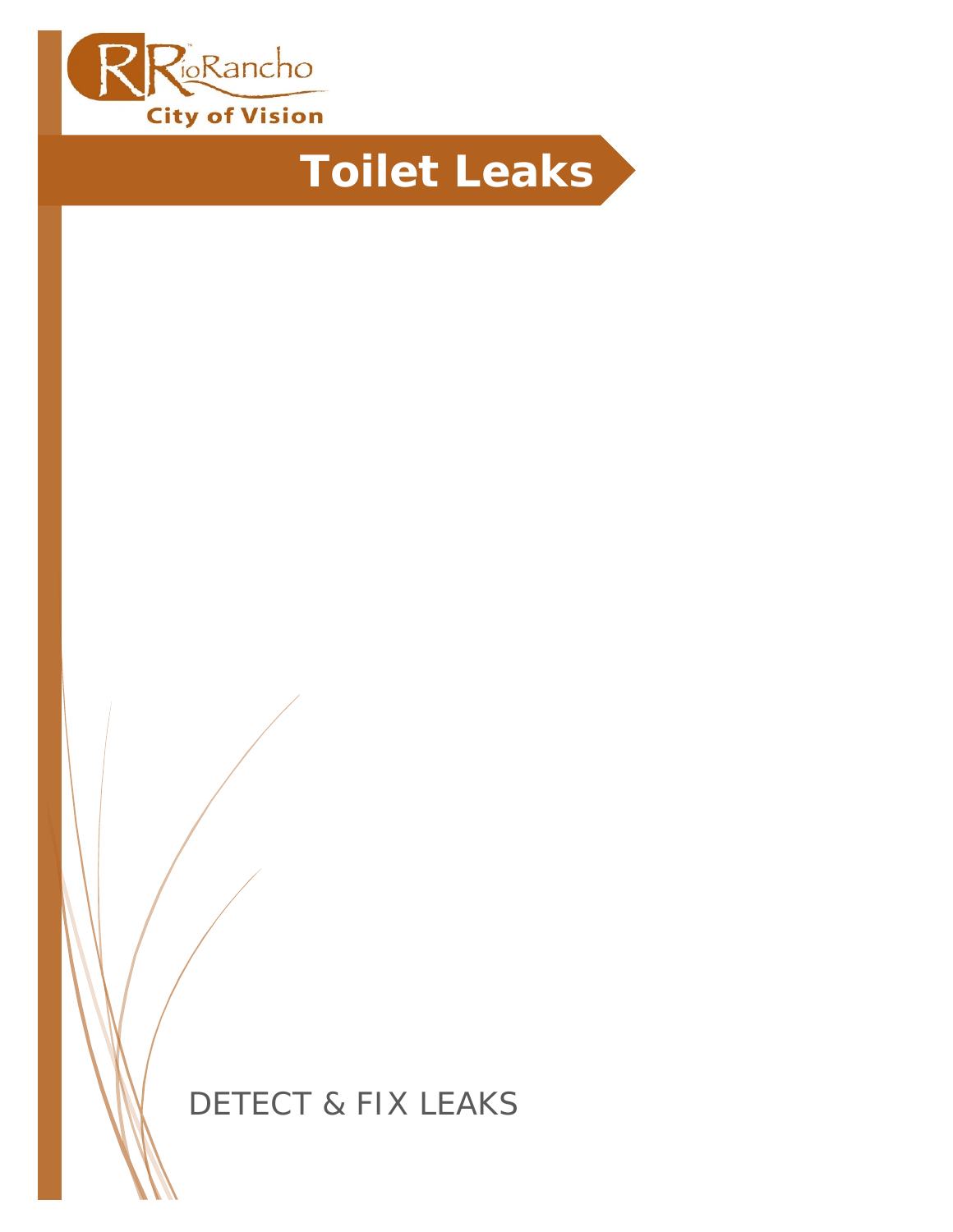

# **Detect and Fix Toilet Leaks**

# **HOW TO DETECT A TOILET LEAK:**

Even the new high-efficiency toilets can be water wasters. A leaky flapper valve or an improperly set water level in the tank can cause significant water leakage. And not every "running" toilet makes noise. Even though you might think your toilet isn't leaking, there is one sure fire way to find out.

Lift the lid off the toilet tank and put 10-15 drops of dark-colored food dye into the tank. If you don't have food dye, you can pick up toilet dye tablets at City Hall (3200 Civic Center Circle, NE) on the second floor (Suite 200). After 15 minutes, check the color in the toilet bowl. If there is any sign of the dye color, your toilet is leaking. If the water level looks fine but the dye test shows that the toilet leaks, the two most common culprits are the valve seat, which may need to be cleaned; and the flapper (or tank ball), which may need to be adjusted, cleaned, or replaced.

#### **HOW TO FIX A TOILET LEAK:**



The picture below will help you to identify the components of a toilet: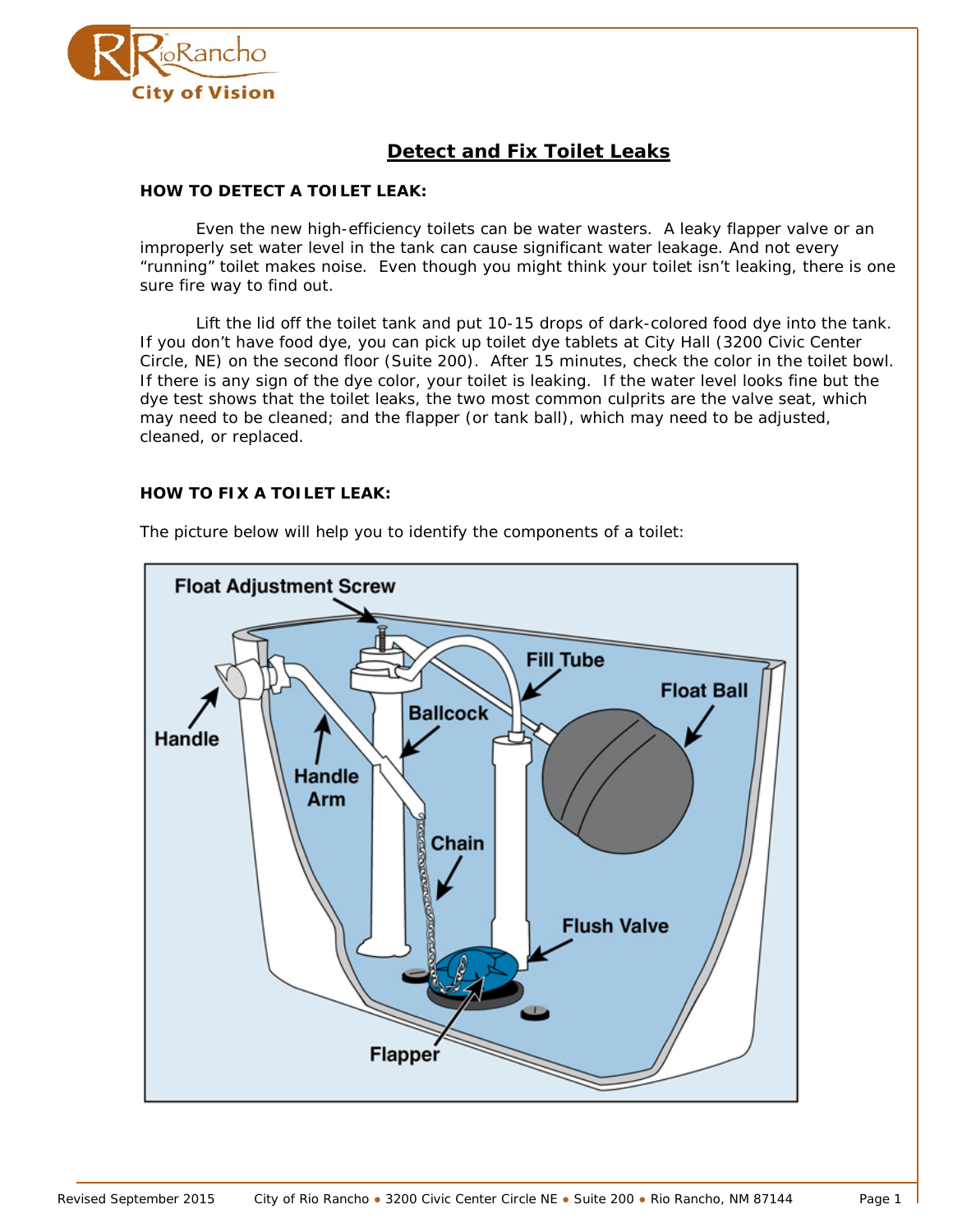

#### **Clean the flapper and valve seat:**

If the flapper (or tank ball) is sitting correctly in the valve seat (gasket underneath the flapper) but water is still leaking into the bowl, the problem may be a build-up of mineral deposits on the flapper and/or valve seat.

- Turn off the water at the shutoff valve located just underneath the toilet tank (turn the valve clockwise until it stops). Then flush the toilet to drain the tank.
- Clean the valve seat and the flapper with fine steel wool or a plastic cleansing pad to make sure they are both smooth and free of mineral deposits.
- Turn on the water shutoff valve and conduct the dye test again to check for leaks.

# **Adjust the flapper (tank ball):**

- Check to see if the flapper is fitting property on the valve seat (gasket underneath the flapper).
- Turn off the water at the shutoff valve located just underneath the toilet tank (turn the valve clockwise until it stops). Then flush the toilet to drain the tank. See if the flapper/tank ball falls straight onto the flush valve opening.
- Adjust the flapper by loosening the thumbscrew that fastens the guide arm to the overflow pipe.
- Reposition the arm and the lift wire so that the tank ball is right above the flush valve (or adjust the flapper so that it will fall directly onto the valve seat).

#### **Replace the flapper (tank ball):**

If you've checked to make sure that flapper (tank ball) is correctly positioned in the valve seat (gasket underneath the flapper) and both parts are clean but you still have a leak, your flapper is probably worn out. A worn flapper won't seal properly. To replace the flapper:

- Turn off the water at the shutoff valve located just underneath the toilet tank (turn the valve clockwise until it stops). Then flush the toilet to drain the tank.
- Remove your old flapper and take it with you to the hardware or plumbing store so you can by a replacement.
- Before installing the new flapper, clean the valve seat with fine steel wool or a plastic cleansing pad to make sure it is smooth.
- Install the new flapper. Then run the dye test again to make sure you have fixed the leak.

Note: Make sure your replacement flapper matches the model and water-use requirements of your existing flapper. Not all generic flappers work equally well. Some toilets rely on a specific flapper to create the low-flow flush.

#### **If the toilet STILL leaks try these methods:**

If none of the listed procedures has fixed the leak, or the toilet is making a high whine or whistle sound when the tank is filling up, consider replacing the ball cock, the mechanism that controls the flow of water into the toilet tank. Replacement ball cocks are sold at hardware, plumbing, and home improvement stores